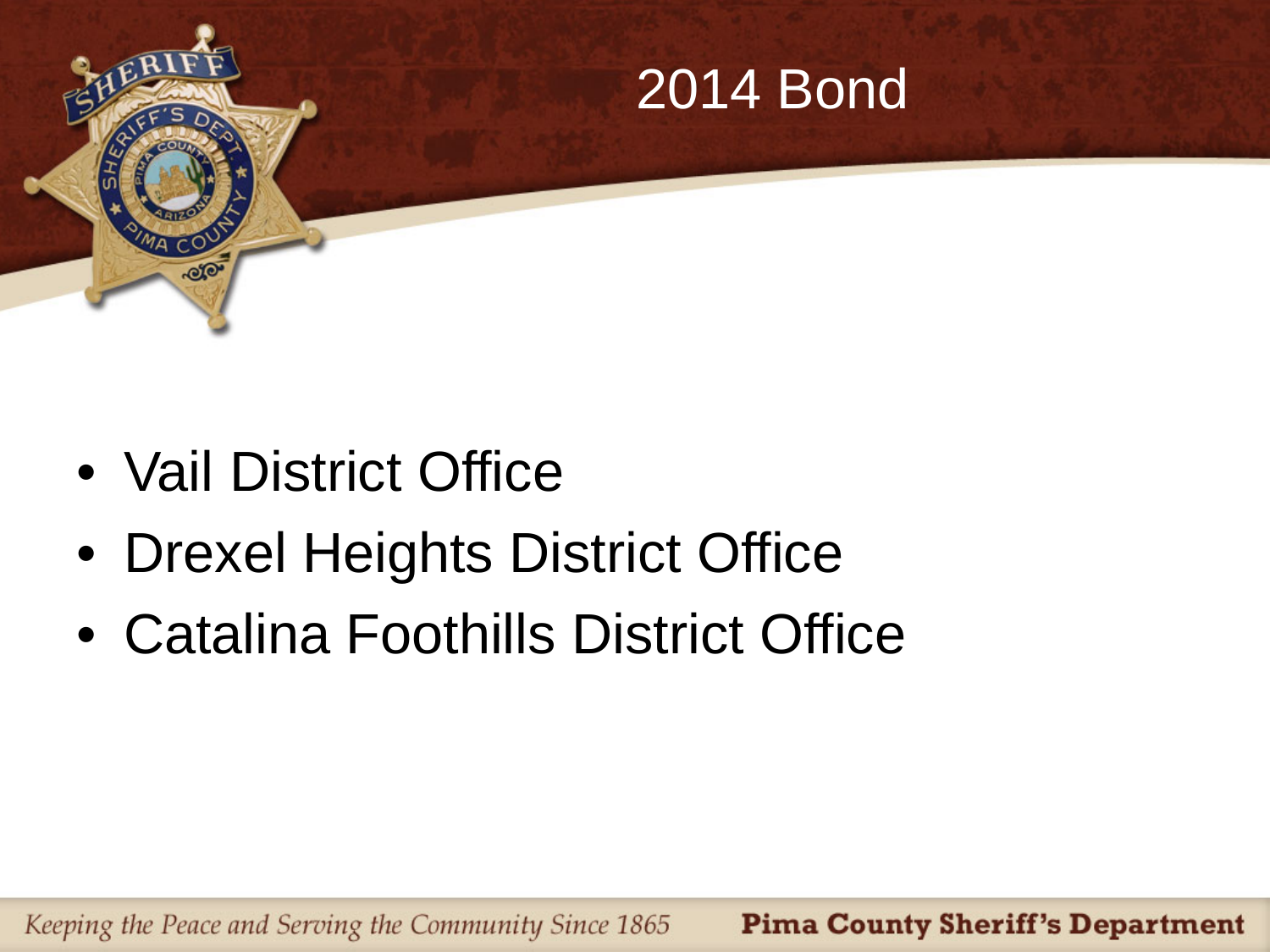

• Vail District Office

 $O(1)$ 

• Remains top priority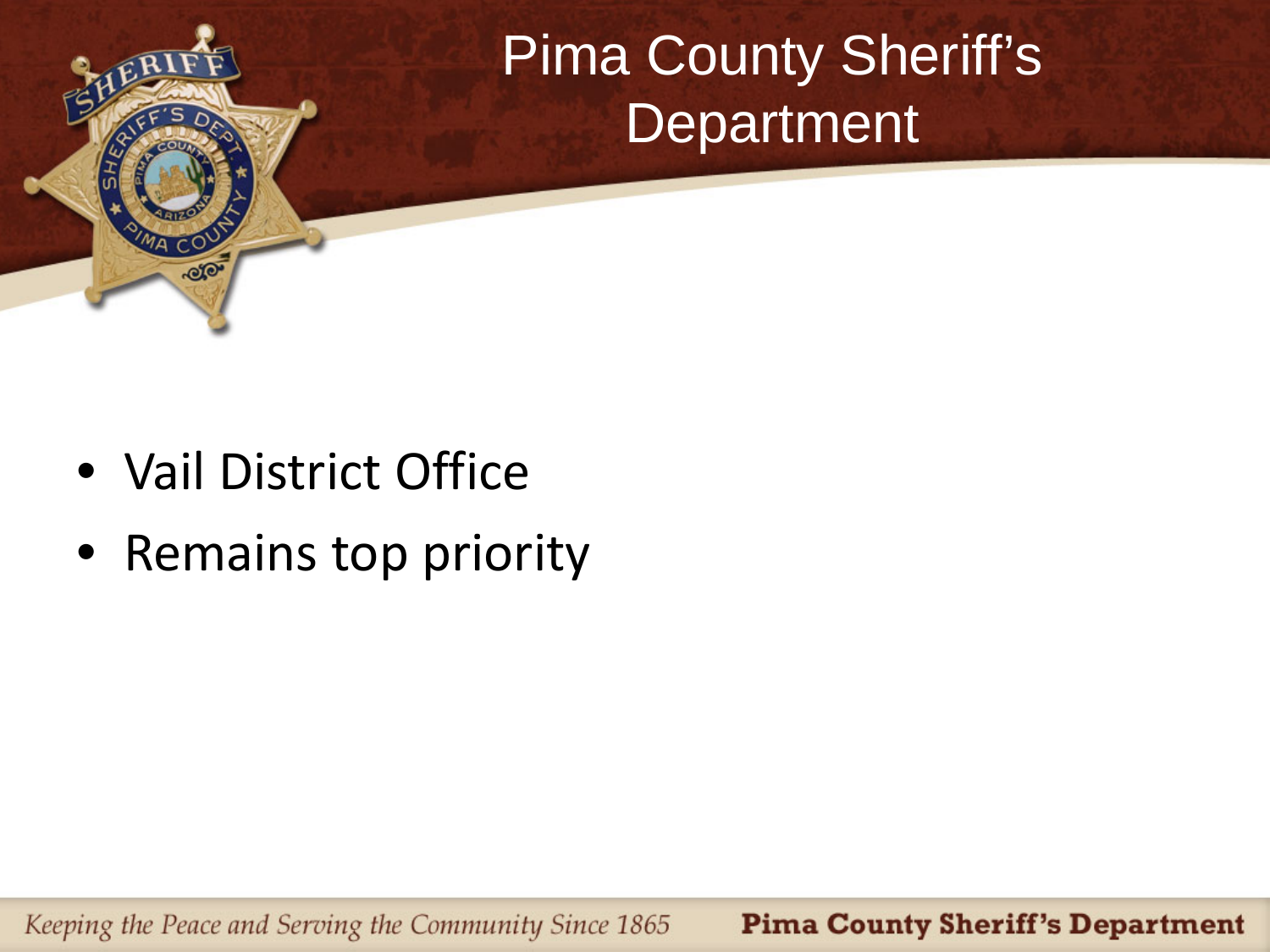

# Drexel Heights District Office FM99

### \$2.2 Million Bond Proposal

**Pima County Sheriff's Department** Keeping the Peace and Serving the Community Since 1865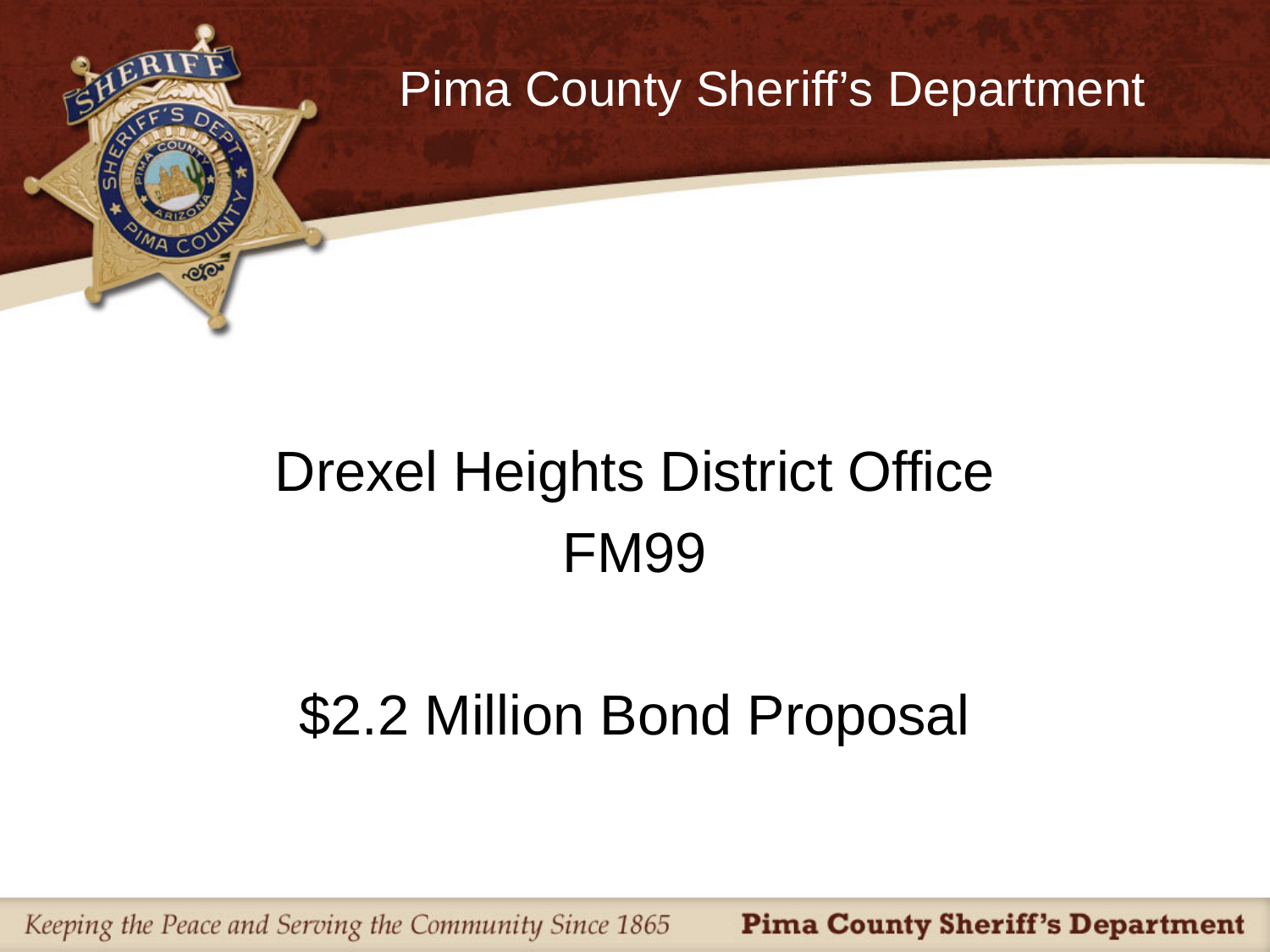

#### **New Location**

- Locate the Drexel Heights District Office west of Cardinal Road
- Geographically, it would cover areas in Districts 3 and 5

#### **Building**

– 5,000 square feet with ample parking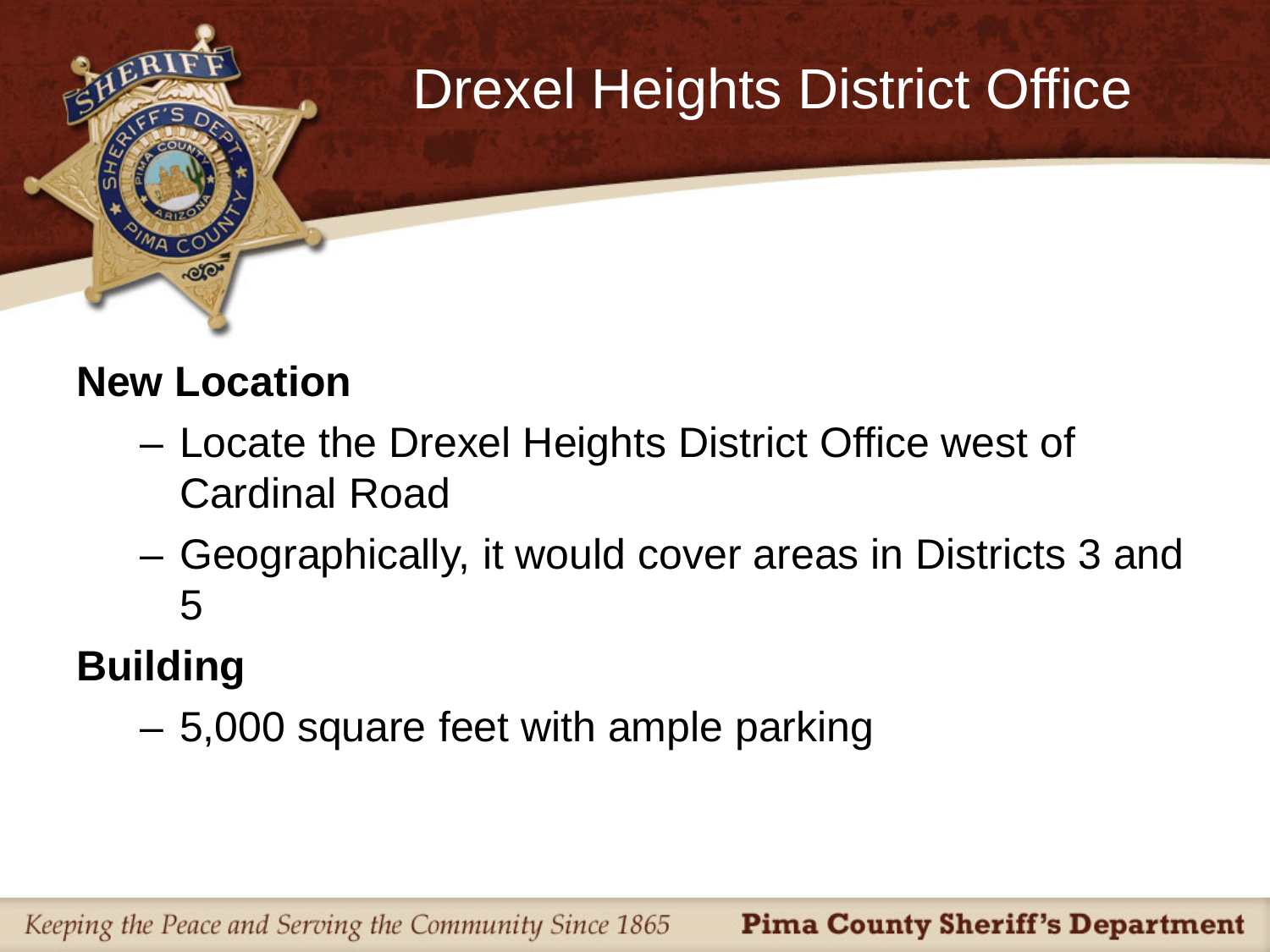

#### **Benefits**

- Office will be in the heart of the Drexel Heights area
- Deputies will be closer to the public they serve
- Provide for a quicker response time
- Enhanced law enforcement services
- Easier access for area residents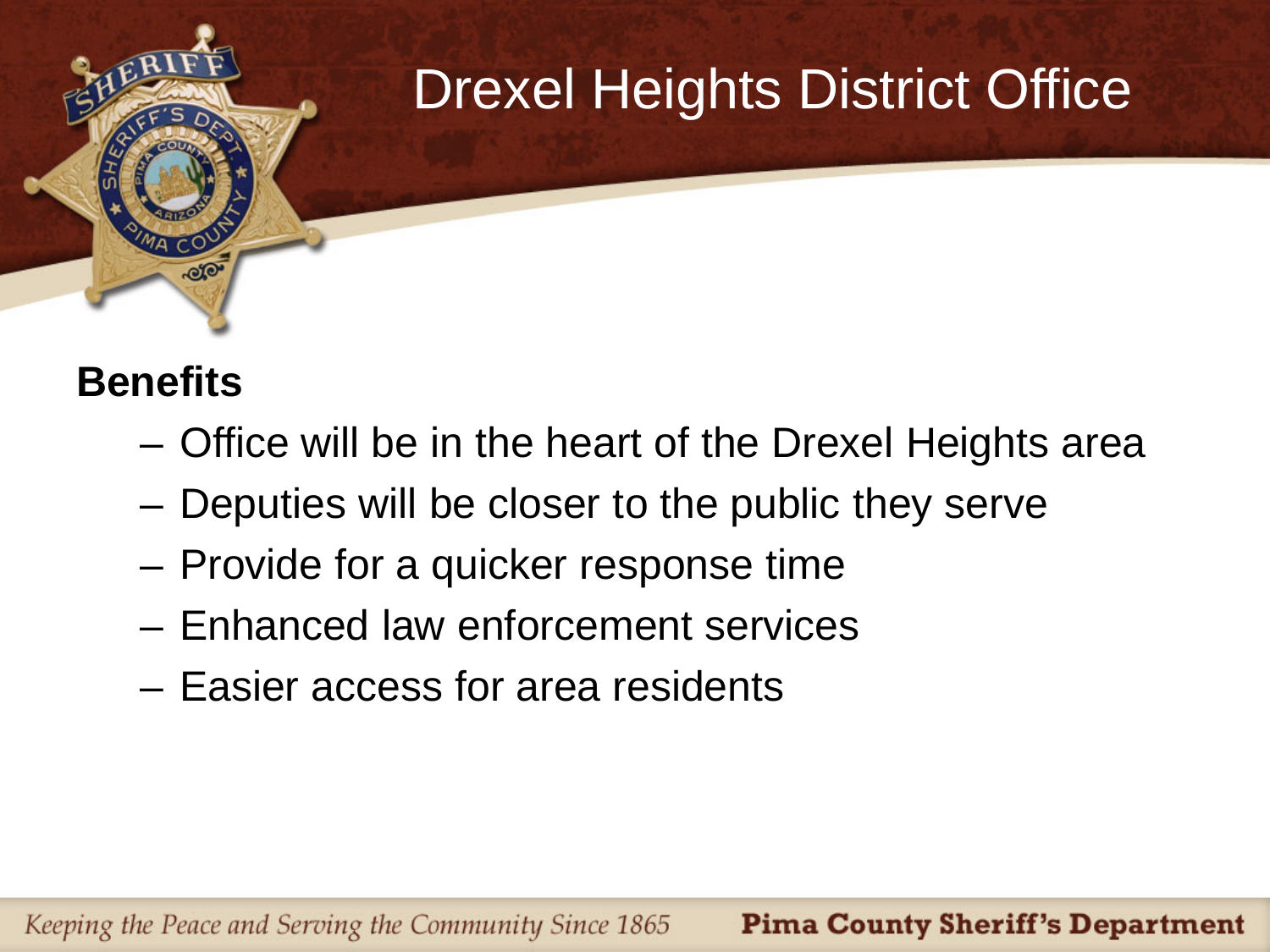

### **Manzanita Park area Irvington Road/San Joaquin Road**

Keeping the Peace and Serving the Community Since 1865

 $O(1)$ 

**Pima County Sheriff's Department**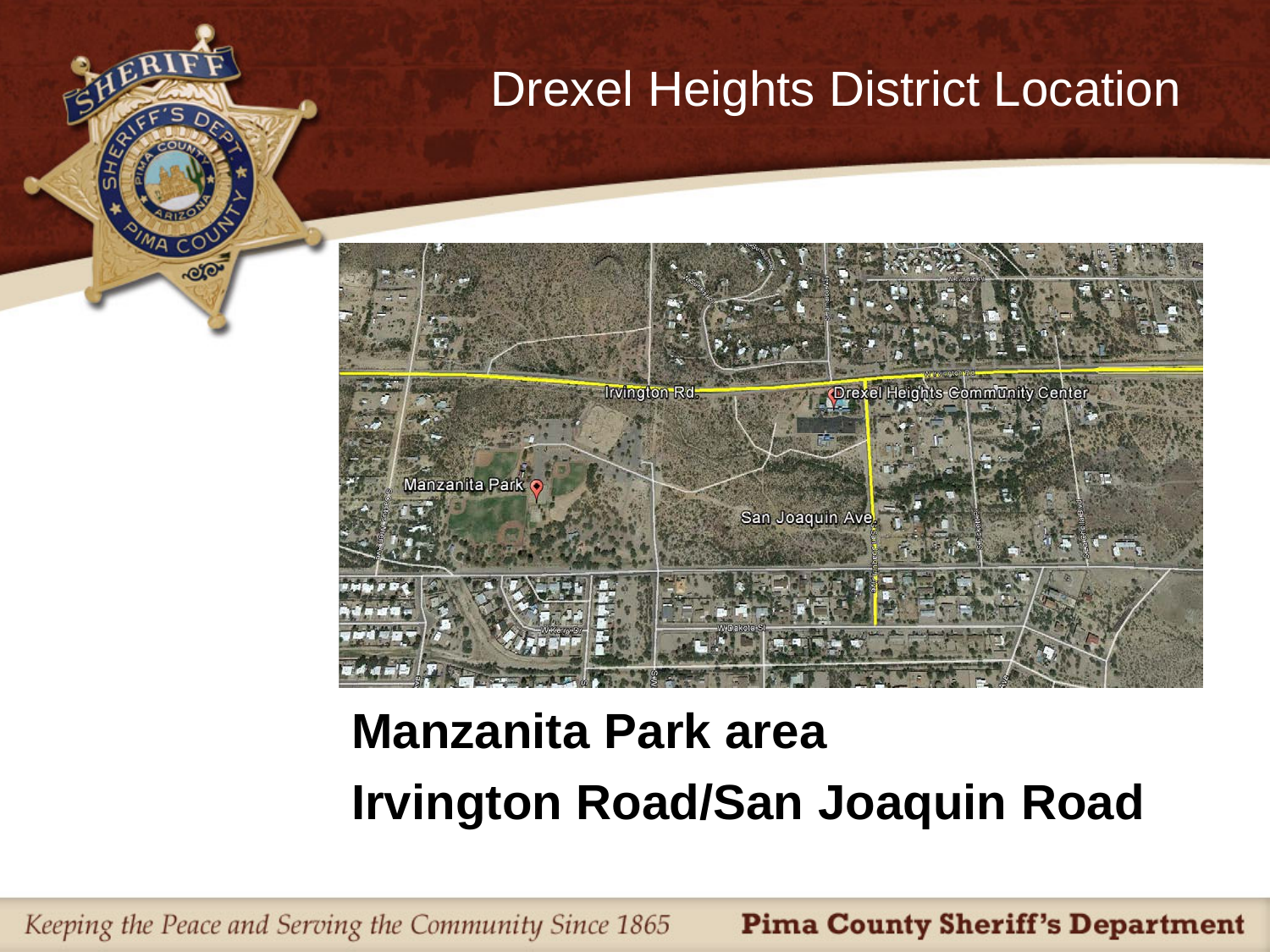

#### **Valencia Corridor – Recent Developments**

- West Velo Road
- West Pelston Street
- South Meadowlark Avenue
- West Valencia Road
	- K-Hovnanian Homes
	- Arboreal Agriculture Pomegranate Farms
	- Arizona Board of Regents
	- Tohono O' Odham Nation

Keeping the Peace and Serving the Community Since 1865

**Pima County Sheriff's Department**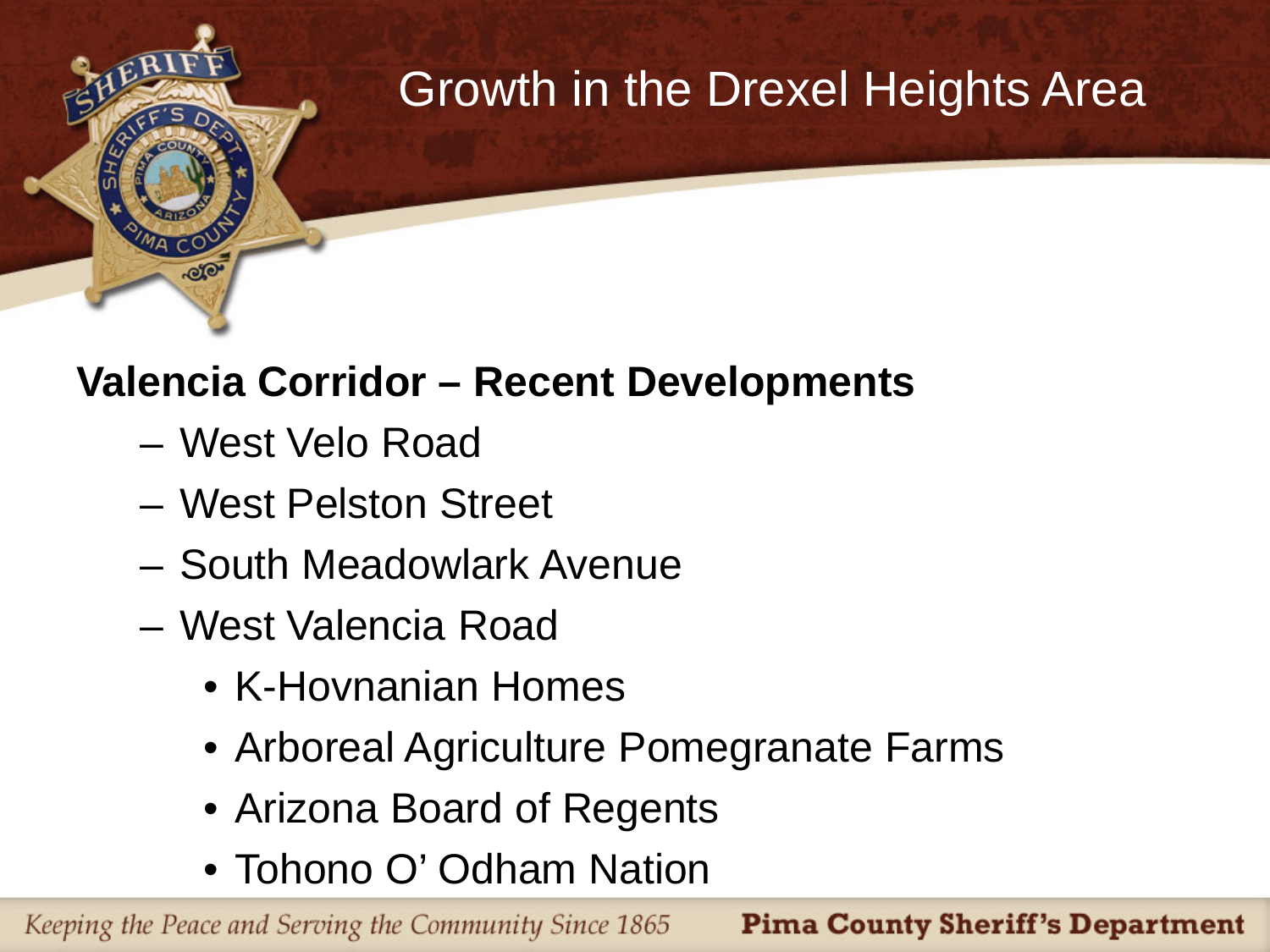

# Catalina Foothills District Office North-Central Location

### \$3.1 Million Bond Proposal

Keeping the Peace and Serving the Community Since 1865 **Pima County Sheriff's Department**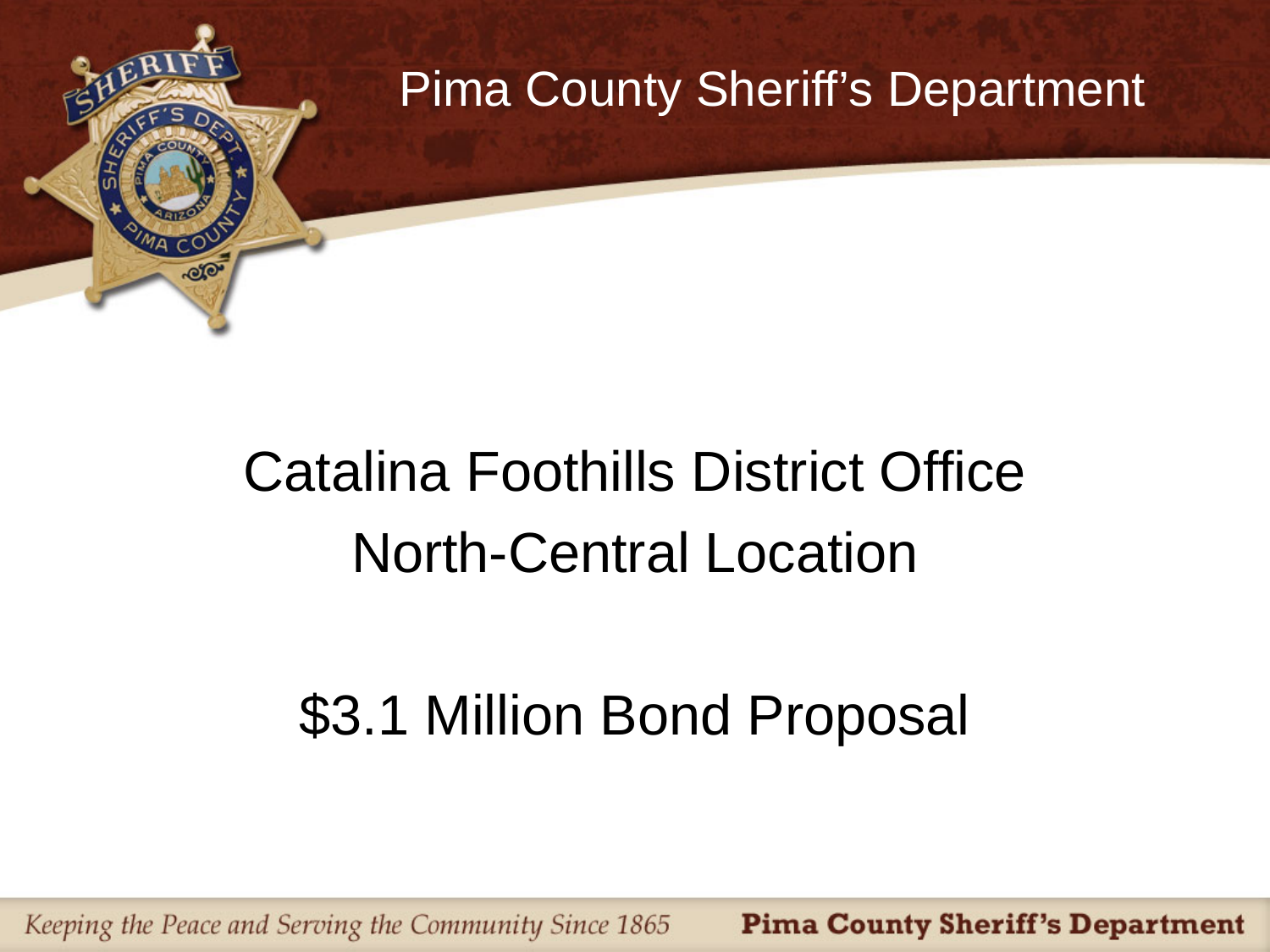

### **New Location**

- Locate a District Office in the central Catalina Foothills
- Geographically, covers areas in District 1

# **Building**

– 5,000 square feet with ample parking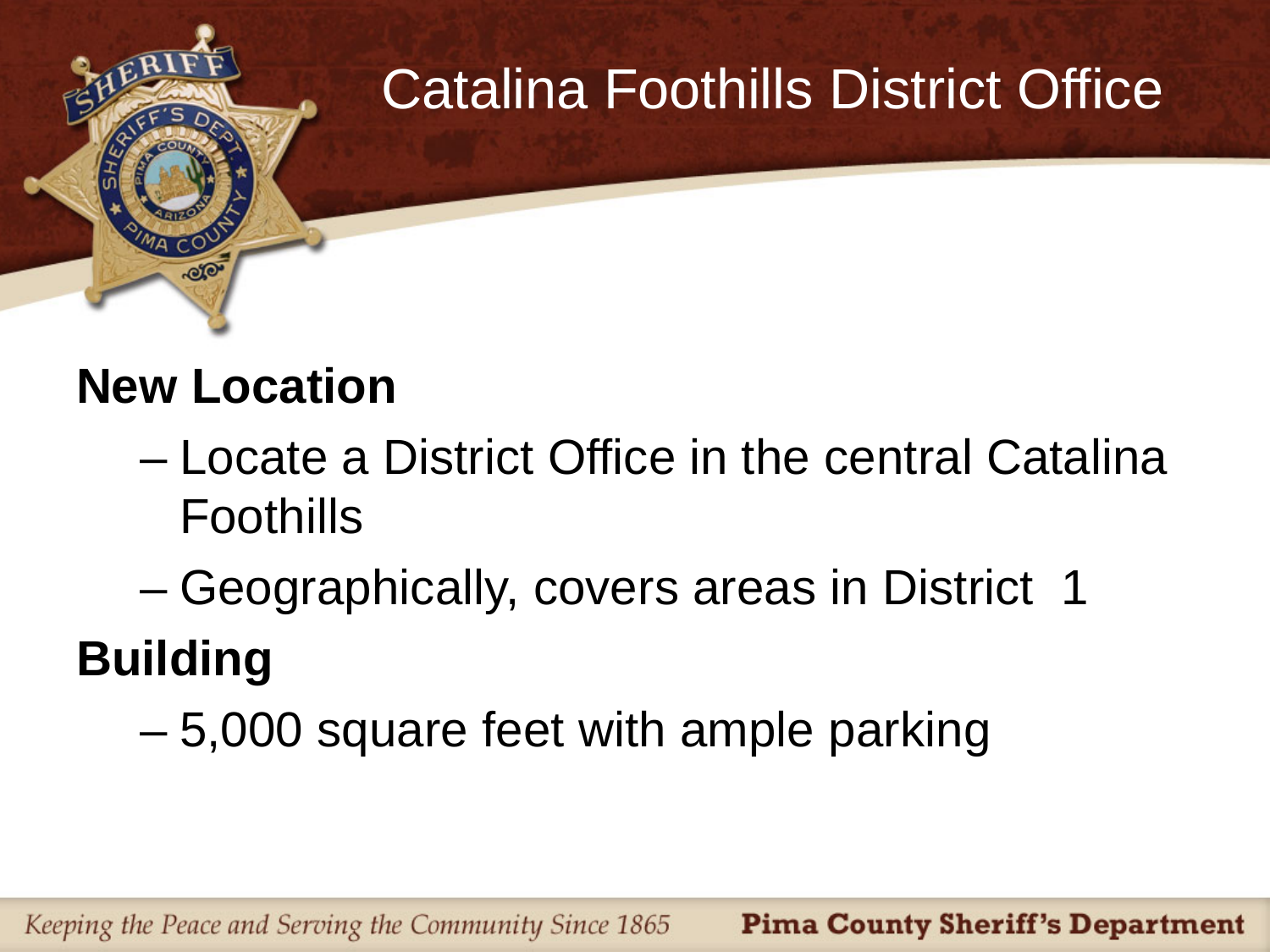

#### **Benefits**

- Office will be centrally located in this area
- Deputies will be closer to the public they serve
- Provide for a quicker response time
- Enhanced law enforcement services
- Easier access for area residents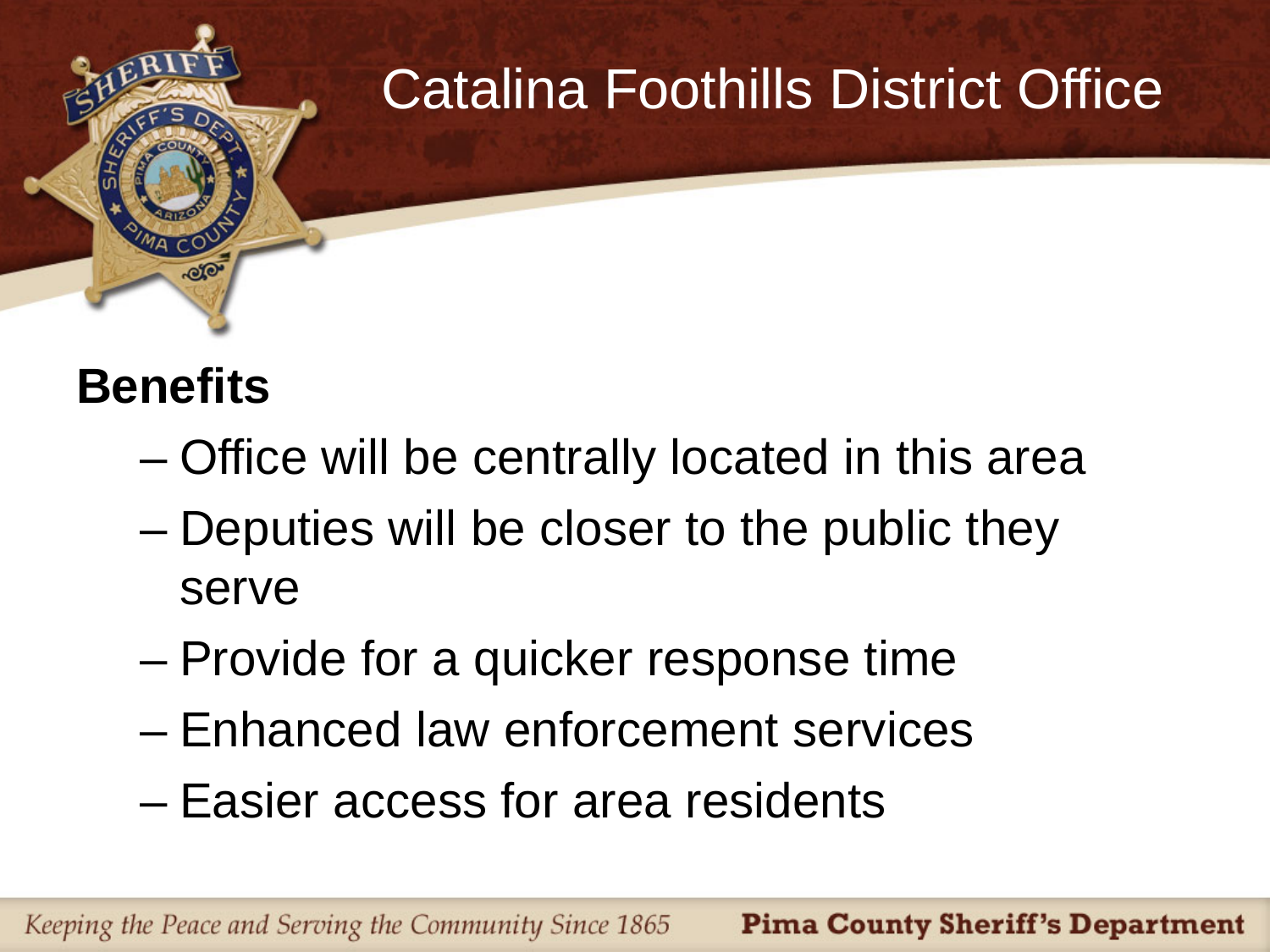## Rincon and Foothills Districts



#### Locations of District Offices

Keeping the Peace and Serving the Community Since 1865

 $O(1)$ 

**Pima County Sheriff's Department**